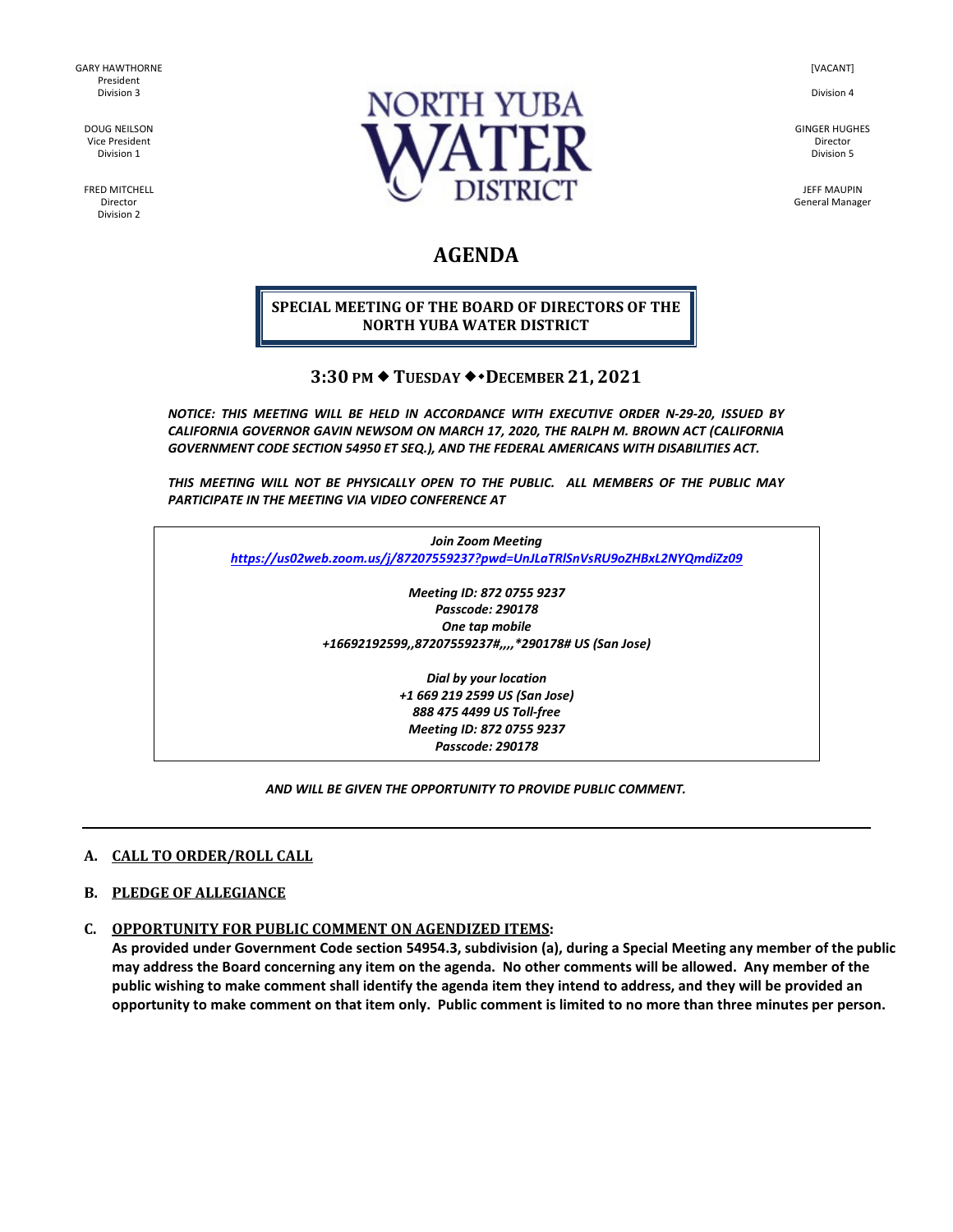$W_{\rm eff}$  from Fund  $\sim$ **D. RESOLUTION 21-762:** Authorizing remote teleconference meetings in accordance with government code section 54953(e)

**\_ ACTION ITEMS \_**

### **E. ADJOURNMENT**

In compliance with the Americans with Disabilities Act, if you are a disabled person and you need a disability-related modification or accommodation to participate in this meeting, then please contact North Yuba Water District office staff at 530-675-2567 or fax 530-675-0462. Requests must be made as early as possible, and at least one-full business day before the start of the meeting.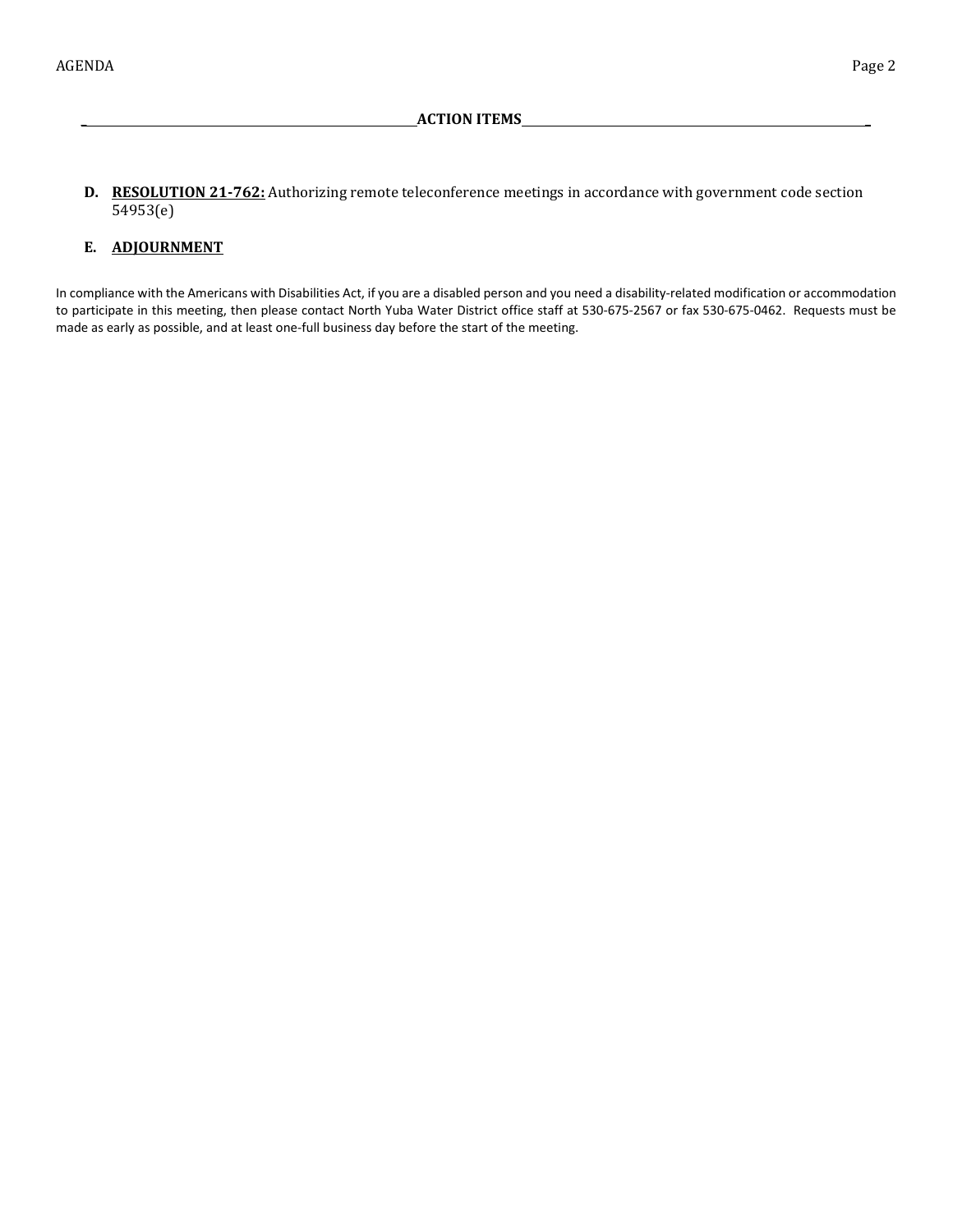## **RESOLUTION NO. 21-762**

## **A RESOLUTION OF THE BOARD OF DIRECTORS OF NORTH YUBA WATER DISTRICT AUTHORIZING REMOTE TELECONFERENCE MEETINGS IN ACCORDANCE WITH GOVERNMENT CODE SECTION 54953(e)**

**WHEREAS,** North Yuba Water District (District) recognizes the importance of transparency and clear communication in government, and is committed to full compliance with the letter and spirit of the Ralph M. Brown Act (Gov. Code, §§ 54950 – 54963) (hereinafter "Brown Act"); and

**WHEREAS,** all meetings of the District's Board of Directors are open and public, as required by the Brown Act, so that any member of the public may attend and participate; and

**WHEREAS,** the Brown Act (Gov. Code, § 54953, subd. (e)) allows members of a legislative body to participate in meetings remotely, without compliance with the requirements of Government Code section 54953, subdivision (b)(3), if a state of emergency is proclaimed pursuant to Government Code section 8625 and state or local officials have imposed or recommended measures to promote social distancing, or meeting in person would present imminent risks to the health and safety of attendees; and

**WHEREAS,** on March 4, 2020 Governor Gavin Newsom proclaimed a State of Emergency to exist in the State of California as a result of the threat of COVID-19; and

**WHEREAS,** COVID-19 cases and hospitalizations continue to increase in Yuba County due primarily to the Delta variant of the virus that causes COVID-19, which is more transmissible than prior variants, may cause more severe illness, and that even fully vaccinated individuals can spread to others; and

**WHEREAS,** the District wishes to authorize remote teleconference meetings pursuant to Government Code section 54953(e).

**NOW, THEREFORE, BE IT RESOLVED** by the Board of Directors of North Yuba Water District as follows:

1. The Recitals set forth above are true and correct and are incorporated into this Resolution by this reference.

2. The Board of Directors does hereby find that a State of Emergency was proclaimed by Governor Gavin Newsom pursuant to Government Code section 8625 on March 4, 2020 and remains active.

3. The Board of Directors does hereby find that given the continued increase of COVID-19 cases and hospitalizations in Yuba County due to variants of the COVID-19 virus, conditions exist which pose imminent risks to the health and safety those attending meetings of the District's Board of Directors.